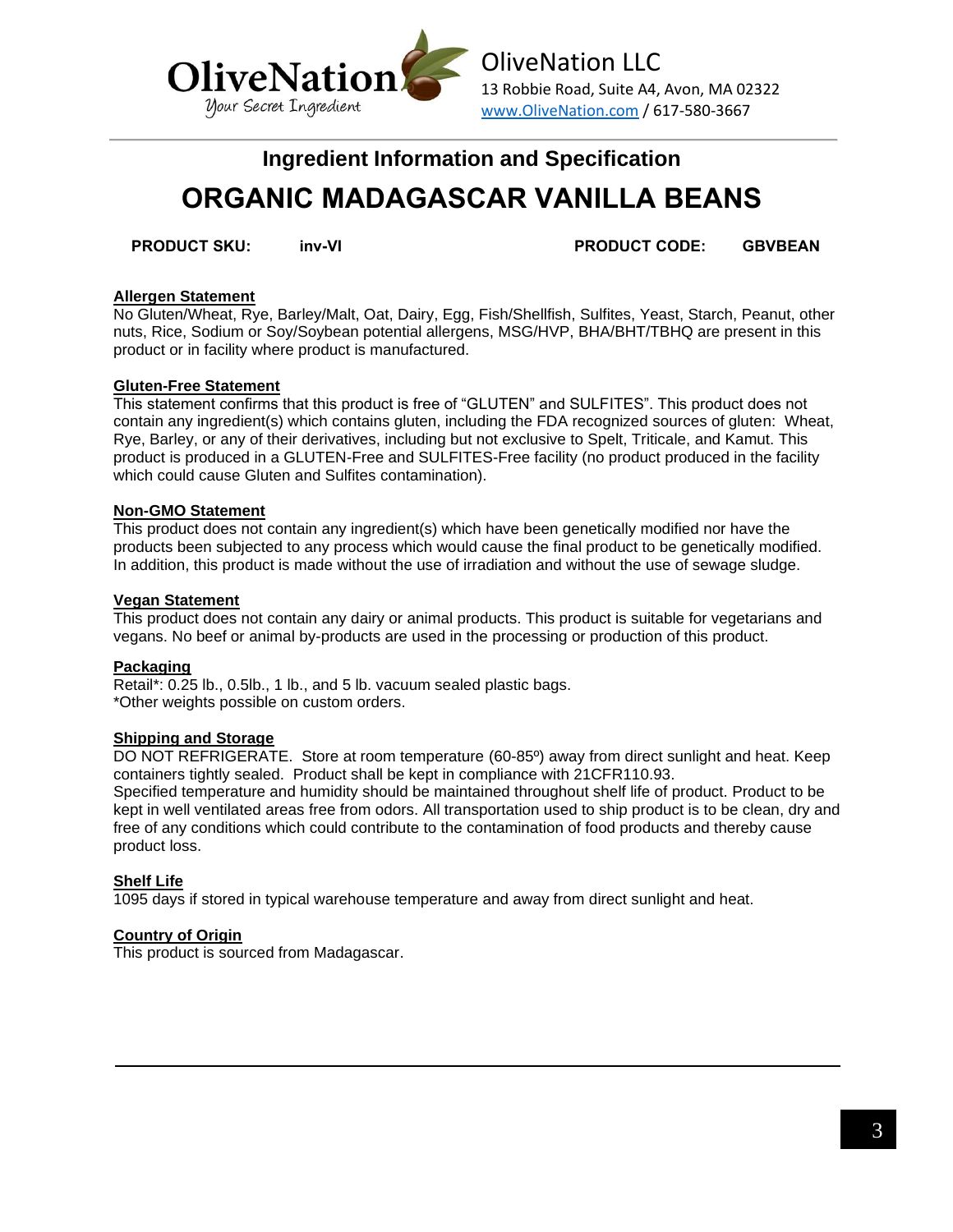

## **Ingredient Information and Specification ORGANIC MADAGASCAR VANILLA BEANS**

**PRODUCT SKU: inv-VI PRODUCT CODE: GBVBEAN**

#### **Lot Number & Date Code**

Lot number is a record which corresponds to manufactured batch. Date code refers to UDC date of manufacture. Expiration date is not required.

#### **Regulatory Approval**

This product is manufactured, processed, packed, handled and shipped in accordance to all FDA requirements promulgated in CFR 21 and meets all federal and state regulations for food products including California Proposition 65. This product shall be stored and shipped in containers at temperatures, and under conditions necessary to preserve the quality of the product, including its packaging and shall comply with all applicable local, state and federal regulations.

#### **Recommended Usage**

Recommended only to be used as a flavoring agent or spice.

#### **Certifications**

This product is certified Kosher

#### **Nutritional Information**

Vanilla beans are not to be consumed directly. No nutritional information required.

| <b>Nutrition Facts</b>                                                                                                                                               |                |
|----------------------------------------------------------------------------------------------------------------------------------------------------------------------|----------------|
| 37 Servings per container<br><b>Serving Size</b>                                                                                                                     | 100 g          |
| Amount per Serving<br><b>Calories</b>                                                                                                                                | N/A            |
|                                                                                                                                                                      | % Daily Value* |
| Total Fat N/A q                                                                                                                                                      | N/A            |
| Saturated Fat N/A q                                                                                                                                                  | N/A            |
| Trans Fat N/A q                                                                                                                                                      |                |
| Cholesterol N/A q                                                                                                                                                    | N/A            |
| Sodium N/A mg                                                                                                                                                        | N/A            |
| Total Carbohydrate N/A q                                                                                                                                             | N/A            |
| Dietary Fiber N/A g                                                                                                                                                  | N/A            |
| Total Sugars N/A g                                                                                                                                                   |                |
| Added Sugars N/A g                                                                                                                                                   |                |
| Proteins N/A g                                                                                                                                                       | N/A            |
| Vitamin D                                                                                                                                                            | N/A            |
| Calcium                                                                                                                                                              | N/A            |
| Iron                                                                                                                                                                 | N/A            |
| Potassium                                                                                                                                                            | N/A            |
| *The % Daily Value (DV) tells you how much a nutrient in a serving of food contributes to<br>a daily diet. 2000 calories a day is used for general nutrition advice. |                |
| N/A: Non-applicable                                                                                                                                                  |                |